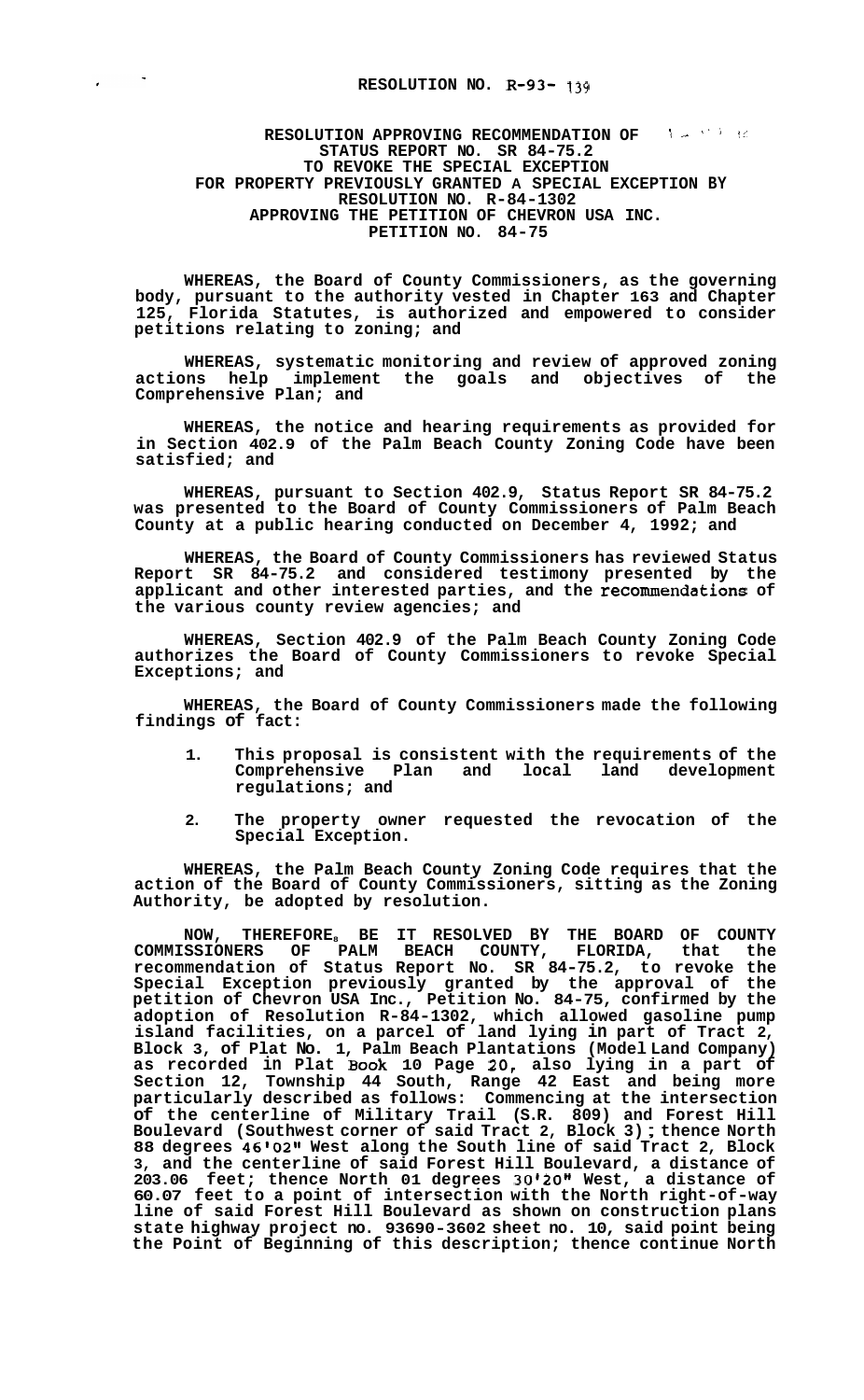*r-* **01 degrees 30@20@@ ,West, a distance of 143.00 feet; thence South 88 degrees 46@02@@ East, a distance of 150.00 feet to a point of intersection with the West right-of-way line of Military Trail (S.R. 809) as recorded in Road Plat Book 3, Page 74; thence South**  01 degrees 30;20" East along said West right-of-way line, a **distance of 116.76 feet; thence South 44 degrees 51\*49@' West, a distance of 36.20 feet to a point of intersection with the North right-of-way line of said Forest Hill Boulevard; thence North 88 degrees 46\*02@@ West along said North right-of-way line, a distance 123.77 feet to the Point of Beginning, being located on the northwest corner of the intersection Forest Hill Boulevard and Military Trail (S.R. 809), is approved.** 

**Commissioner** Roberts **Resolution.** 

.

*I* 

**moved for approval of the** 

**The motion was seconded by Commissioner** Marcus **and, upon being put to a vote, the vote was as follows:** 

| Mary McCarty, Chair    | Ay۵        |
|------------------------|------------|
| Ken Foster, Vice Chair | Aye        |
| Burt Aaronson          | Aye        |
| Maude Ford Lee         | Aye        |
| Karen T. Marcus        | Aye        |
| Warren Newell          | Aye<br>Aye |
| Carol A. Roberts       |            |
|                        |            |

**The Chair thereupon declared the resolution was duly passed**  and adopted this 26th day of January 1993.

**APPROVED AS TO FORM AND LEGAL SUFFICIENCY** 

BY: Purker allen

**PALM BEACH COUNTY, FLORIDA BY ITS BOARD OF COUNTY COMMISSIONERS ,I..**  I.. ,

......\_ (. ' DOROTHY H. WILKEN CLERK  $BY:$ edith Deputy Clerk ς. ゚゚゚  $\ddot{r}_{\dot{\alpha}}$ ٠,  $\mathcal{F}_{\mathcal{F}_{\mathcal{F}_{\mathcal{F}}}}(\mathcal{F}_{\mathcal{F}_{\mathcal{F}}})$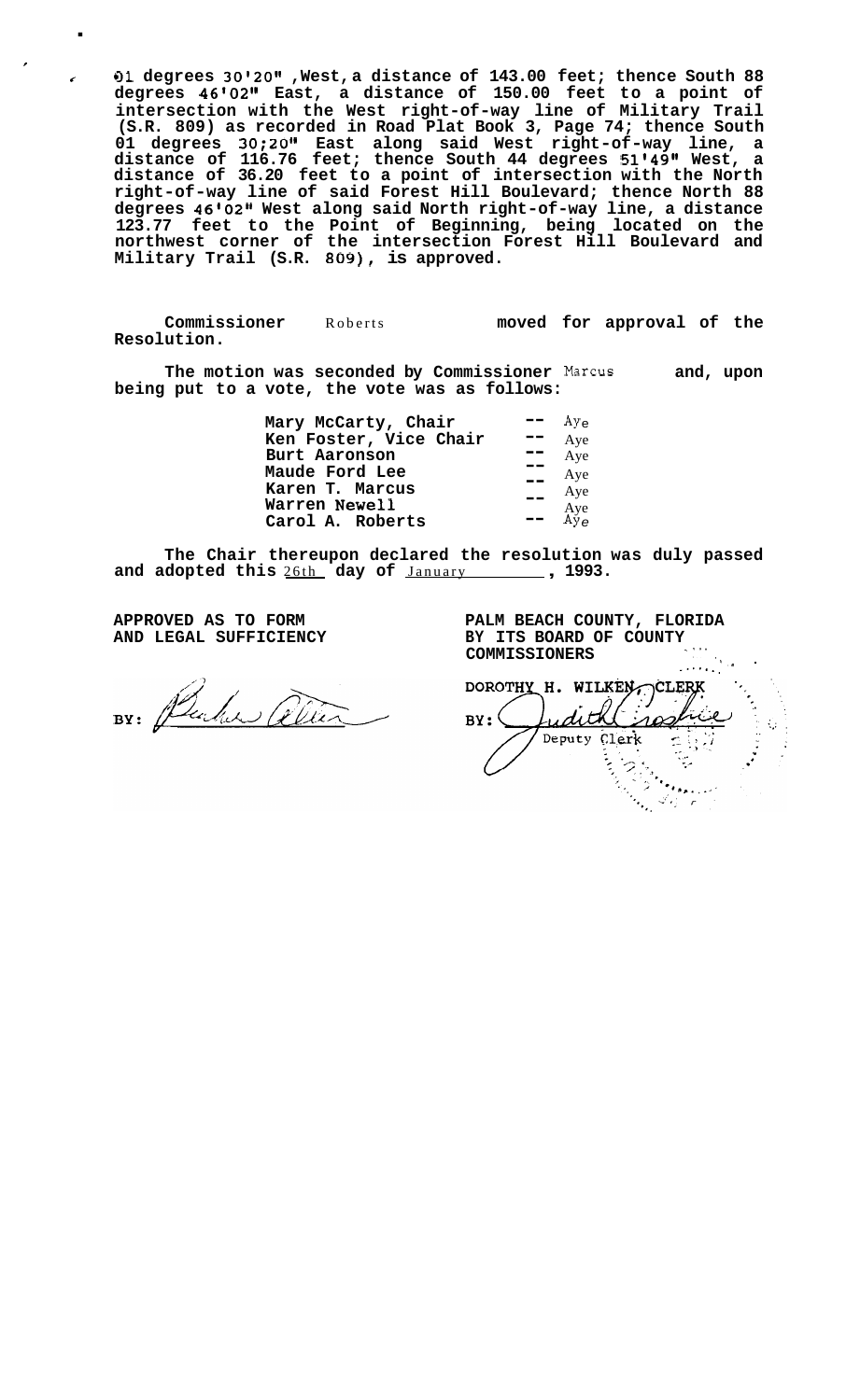$27.1342$ 

**RESOLUTION APPROVING RECOMMENDATION OF STATUS REPORT NO. SR 89-27 TO REVOKE THE SPECIAL EXCEPTION RESOLUTION NO. R-89-1638 APPROVING THE PETITION OF SARRIA** AND **CABRERA ENTERPRISES, INC. PETITION NO. 89-27 FOR PROPERTY PREVIOUSLY GRANTED A SPECIAL EXCEPTION BY** 

**WHEREAS, the Board of County Commissioners, as the governing body, pursuant to the authority vested in Chapter 163 and Chapter 125, Florida Statutes, is authorized and empowered to consider petitions relating to zoning; and** 

**WHEREAS, systematic monitoring and review of approved zoning actions help implement the goals and objectives of the Comprehensive Plan; and** 

**WHEREAS, the notice and hearing requirements as provided for in Section 5.8 of the Palm Beach County Land Development Code have been satisfied; and** 

**WHEREAS, pursuant to Section 5.8, Status Report SR 89-27 was presented to the Board of County Commissioners of Palm Beach County at a public hearing conducted on December 4, 1992; and** 

**WHEREAS, the Board of County Commissioners has reviewed Status Report SR 89-27 and considered testimony presented by the applicant and other interested parties, and the recommendations of the various county review agencies; and** 

**WHEREAS, Section 5.8 of the Palm Beach County Land Development Code authorizes the Board of County Commissioners to revoke Special Exceptions; and** 

**WHEREAS, the Board of County Commissioners made the following findings** *ok* **fact:** 

- **1. This proposal is consistent with the requirements of the**  Comprehensive Plan and local land **regulations; and**
- **2. The property owner requested the revocation of the special exception.**

**WHEREAS, Section 5.3 of the Unified Land Development Code requires that the action of the Board of County Commissioners be adopted by resolution.** 

**NOW, THEREFORE, BE IT RESOLVED BY THE BOARD OF COUNTY COMMISSIONERS OF PALM BEACH COUNTY, FLORIDA, that the recommendation of Status Report No. SR 89-27, to revoke the Special Exception previously granted by the approval of the petition of Sarria and Cabrera Enterprises, Inc., Petition No. 89-27, confirmed by the adoption of Resolution R-89-1638, which permitted a day care center (max 115 children), on Parcel 1: The Worth 160.00 feet of a part of Tract 62, Block** *5,* **Palm Beach Farms Company Plat No. 3, Plat Book 2, pages 45-54: Starting at a point on the West line of said Tract 62 where it intersects the North right-of-way line of State Road 80, thence running East on the North right-of-way line of State Road 80, a distance of 125.11 feet to a point in a line which is parallel to and 125.00 feet East of, measured at right angles, the West line of said Tract 62, thence run Northerly along said line, parallel to the West line of Tract 62, a distance of 317.00 feet; thence run West parallel to the North right-of-way line of State Road 80, a distance of 125.11 feet to the West line of said Tract 62, thence run South along the West line of Tract 62, a distance of 317.00 feet to the Point of Beginning; Parcel 2: The North 160.00 feet of a portion of Tract 62, Block 5, Palm Beach**